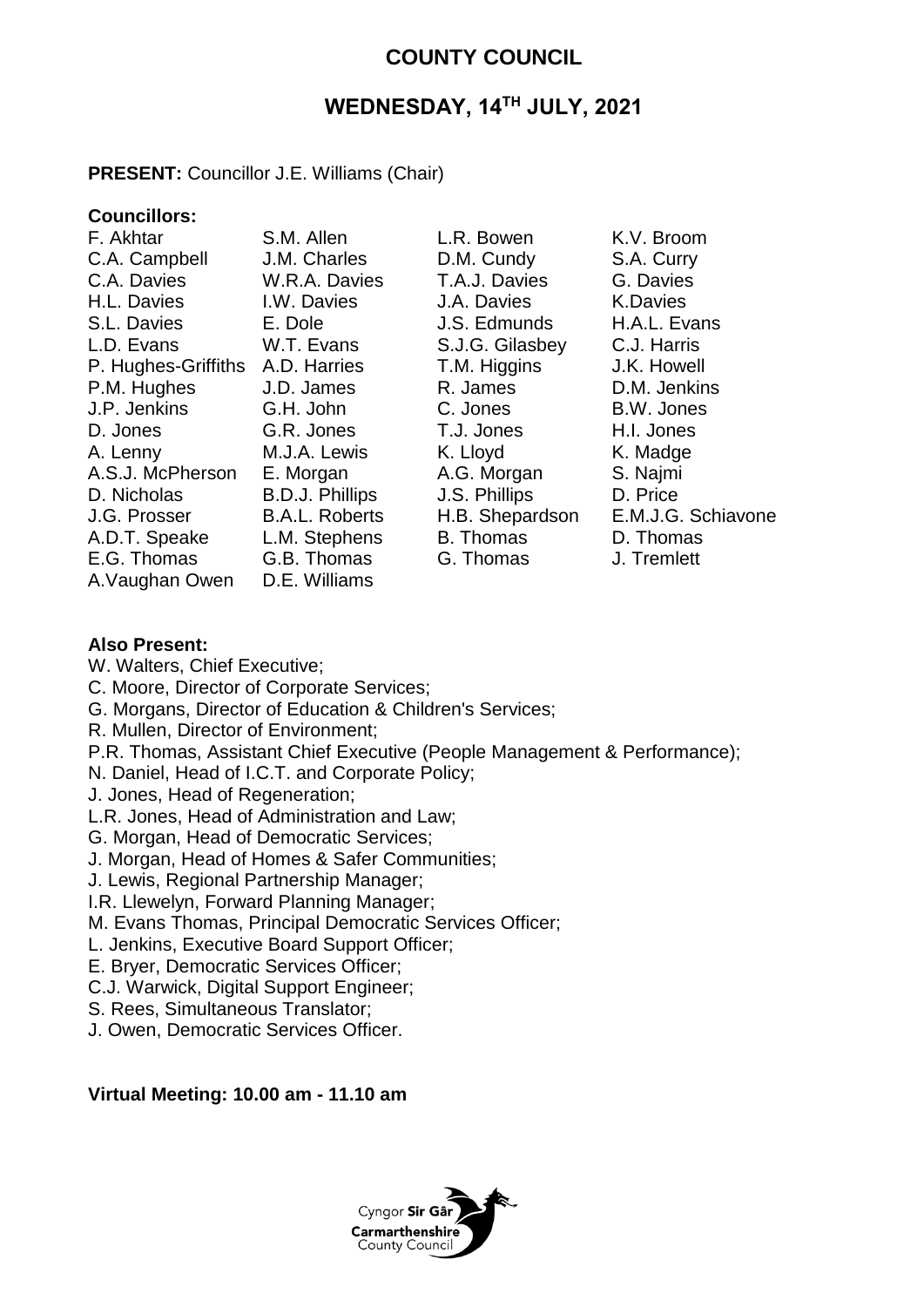## **1. APOLOGIES FOR ABSENCE**

Apologies for absence were received from Councillors P. Edwards, C. Evans, R. Evans, A. Fox and D. Williams.

## **2. DECLARATIONS OF PERSONAL INTERESTS**

There were no declarations of personal interests.

## **3. CHAIR'S ANNOUNCEMENTS**

- The Chair expressed congratulations to Councillor Dorian Phillips who has been awarded the Queens M.B.E. in recognition of his services to sport and the community in Carmarthenshire and Pembrokeshire.
- Congratulations was also expressed to the following on being awarded the Queens honours:
	- An OBE awarded to Mr Nigel Vernon Short from Whitland for his services to the economy in Wales.
	- The British Empire Medal awarded to Mr John Nicholas Anderson, Llanelli, Volunteer Examiner, Driver and Vehicle Standards Agency, for his services to transport during Covid-19.
- Councillor Peter Hughes-Griffiths, with the Chair's permission wished to report two significant Council achievements:
	- In being awarded the [RoSPA](https://www.rospa.com/) Leisure Safety Gold Award for a second year running for 'excellence among companies that primarily offer services direct to guests and visitors during the period of January 01, 2020, to December 31, 2020'. The global awards, one of the most prestigious and recognised schemes in the world, has almost 2000 entries every year and reaches over 7 million employees. This follows a comprehensive submission of policies and working practices. The outcome of which could be no award or an award at merit, bronze, silver or gold. The highest accolade was achieved.
	- In being awarded the 'Silver inSport Award for disability inclusion' following a comprehensive presentation to a national panel this morning. This is a national, progressive award scheme that recognises the Council's inclusive approach to service design and provision, both in the community and in its facilities, including partnership working within the Council and beyond.

In reporting the above, Councillor Hughes-Griffiths wished to express his sincere thanks to the Actif Sport & Leisure staff for their hard work hard over recent years in order to reach this point. Neither award can be achieved without firm foundations resulting in safe and successful practice.

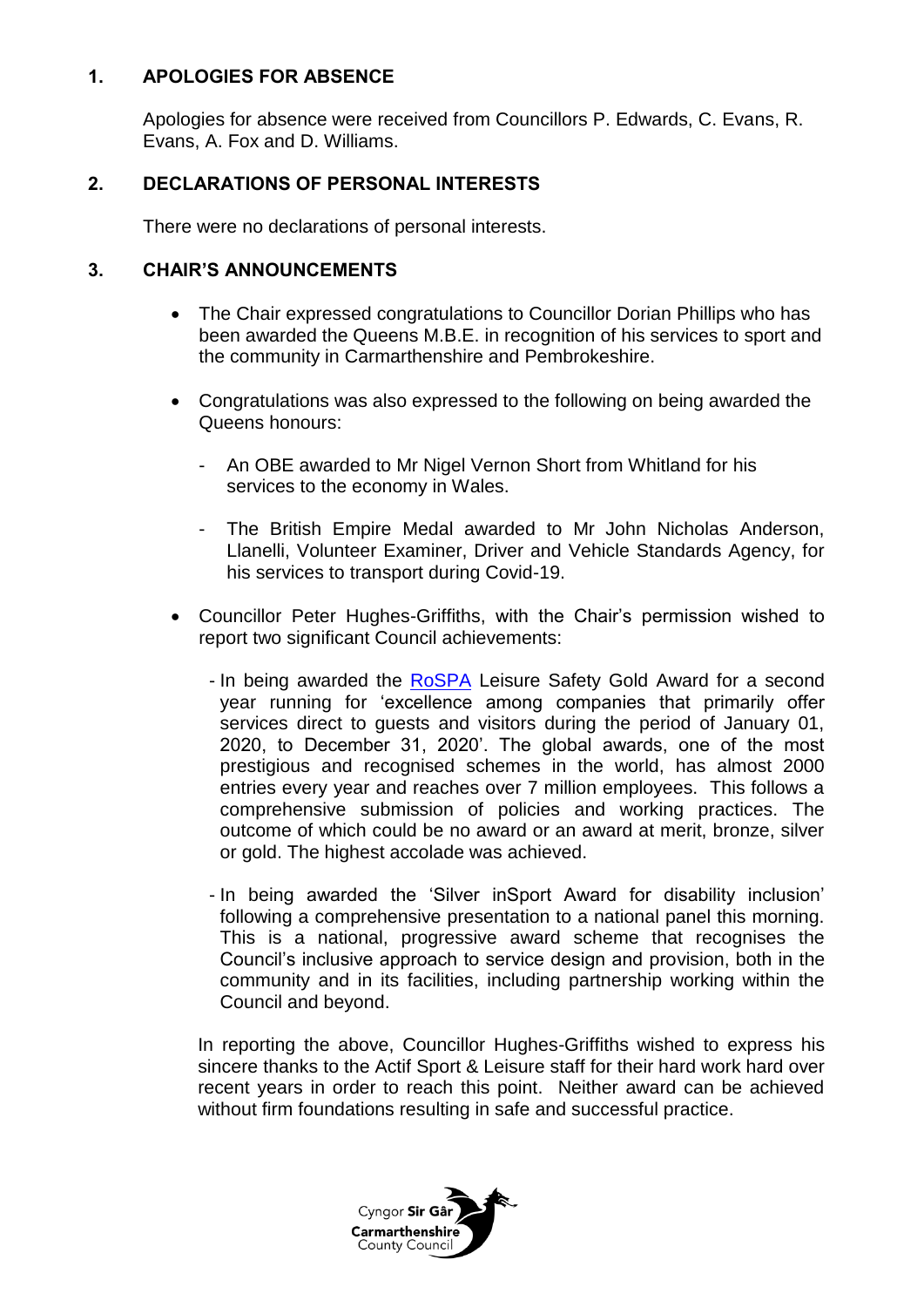- Councillor Hazel Evans, with the Chair's permission wished to congratulate:
	- Mr Gareth Davies from Newcastle Emlyn on being selected to go to South Africa with the Lions squad and subsequently scoring a try and;
	- Gareth Thomas who currently plays for the Ospreys, for receiving his second cap and Josh Turnbull having 11 caps for Wales. Both individuals started their sporting careers at Newcastle Emlyn Club.
- The Leader, with the Chair's permission provided an update on the vaccine programme and its progress so far as well as addressing the Councils education workforce - teachers, classroom assistants, kitchen staff, bus drivers, Head teachers, Governors, Heads of Service and the Director of Education and all persons who were involved in ensuring the safety, care, and education of the children of Carmarthenshire over the last year.
- The Chair congratulated Dryslwyn Community Shop and Post Office in being awarded the Queen's Award for Voluntary Service. This award, described as the voluntary Service MBE and is the highest award that a voluntary group can win. The Queen's Award for Voluntary Service recognises outstanding work by voluntary groups for the benefit of their local communities. This year it was pleasing to see that one enterprise in Carmarthenshire had received the honour. A certificate and award from Sara Edwards, Lord Lieutenant of Dyfed, will be presented later this summer.
- The Chair referred to the sad passing of Councillor Alun Lenny's mother and, on behalf of the Council, expressed his sincere condolences to Councillor Lenny and his family.

## **4. TO APPROVE AND SIGN AS A CORRECT RECORD THE MINUTES OF THE COUNCIL MEETING HELD ON THE 9TH JUNE 2021**

## **UNANIMOUSLY RESOLVED that the minutes of the meeting of Council held on the 9th June, 2021 be signed as a correct record.**

## **5. DIVERSITY IN DEMOCRACY DECLARATION**

The Leader in presenting the report stated that the Welsh Local Government Association (WLGA) Council which comprised of members from the Principal Welsh Councils considered a report on the 5<sup>th</sup> March 2021 on Diversity in Democracy. The report included that the WLGA Council had unanimously agreed "to foster a culture where all councillors are encouraged and supported to claim any necessary allowances or expenses to which they are entitled, and we ask that you lead and encourage this culture locally."

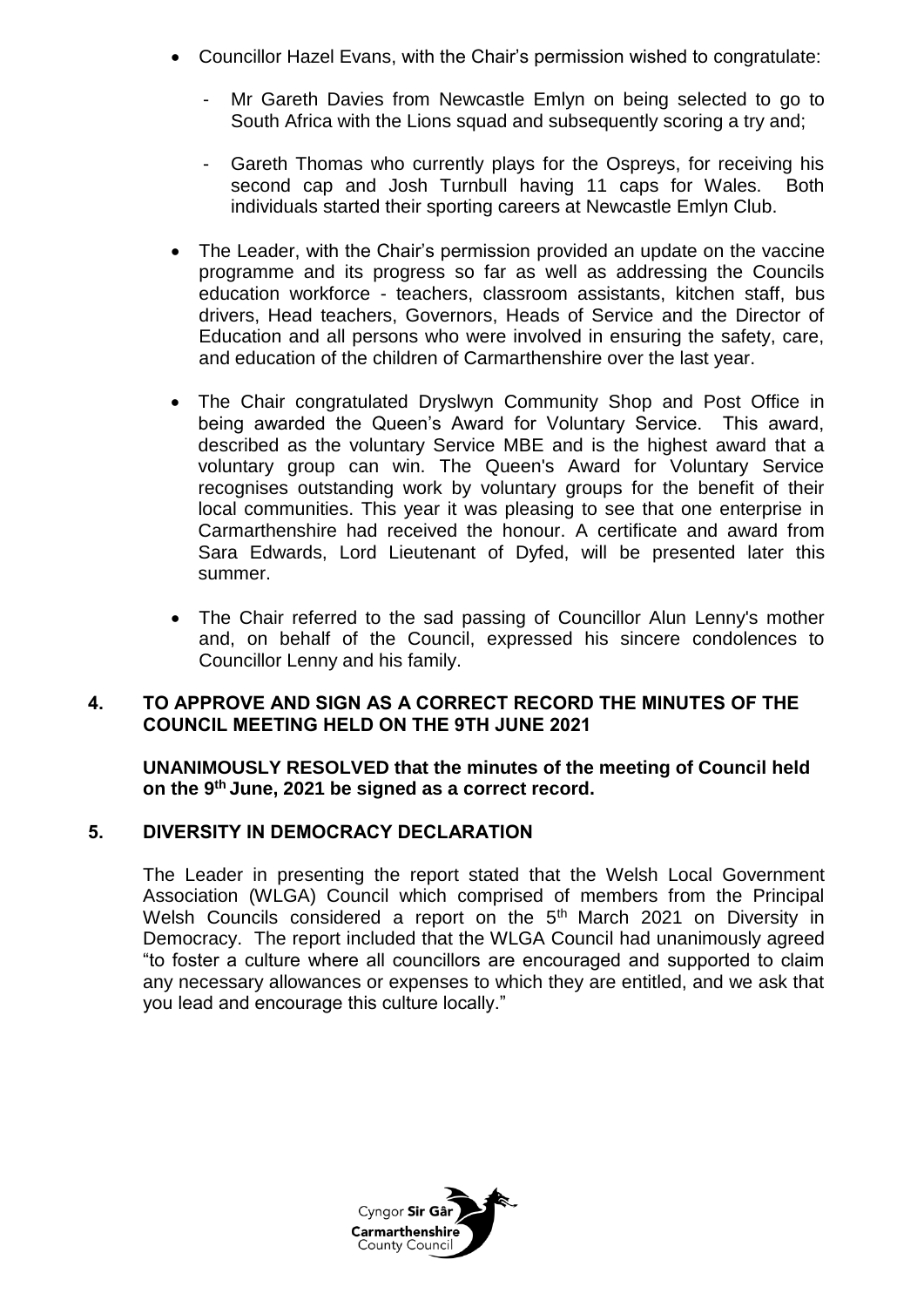In addition, the WLGA Council had agree that all councils should commit to a declaration by July 2021 on becoming 'Diverse Councils' in 2022, to provide a clear, public commitment to improving diversity" As part of its report the WLGA agreed an 'outline' Declaration to:

- Provide a clear, public commitment to improving diversity:
- Demonstrate an open and welcoming culture to all;
- Consider staggering council meeting times and agreeing recess periods to support councillors with other commitments; and
- Set out an action plan of activity ahead of the 2022 local elections

The report proposed that should the Council accept the Declaration, the Democratic Services Committee be tasked with developing an action plan ahead of the 2022 local government election.

In response to a comment raised regarding the possibility of holding evening meetings in order to offer an alternative option which may appeal to a wider cross section of the community, the Leader stated that in addition to the action plan ahead of the 2022 local government election, as a matter of course, at the beginning of an Electoral Term, a survey is circulated to all Councillors seeking their individual preferences including the times of meetings.

## **UNANIMOUSLY RESOLVED that**:

- **5.1 Carmarthenshire County Council commits to being a 'Diverse Council' and endorses the WLGA Council Diversity in Democracy declaration to:-**
	- **Provide a clear, public commitment to improving diversity;**
	- **Demonstrate an open and welcoming culture to all;**
	- **Consider staggering council meeting times and agreeing recess periods to support councillors with other commitments; and**
	- **Set out an action plan of activity ahead of the 2022 local elections.**

**5.2. the Democratic Services Committee be tasked with developing an action plan ahead of the 2022 local government election.**

## **6. TO CONSIDER THE RECOMMENDATIONS OF THE EXECUTIVE BOARD IN RESPECT OF THE FOLLOWING ITEMS**

## **6.1. SKILLS AND TALENT PROGRAMME, SWANSEA BAY CITY DEAL**

## **6.1. SKILLS AND TALENT PROGRAMME, SWANSEA BAY CITY DEAL**

The Leader informed Council that the Executive Board, at its meeting held on the 5th July, 2021 (minute 8 thereof refers) had considered a report detailing a proposed Business Case for the Skills and Talent programme, within the suite of 9 Swansea Bay City Deal projects, that would deliver a skills training solution offering the best value sustainable skills infrastructure to develop the future workforce for the region.

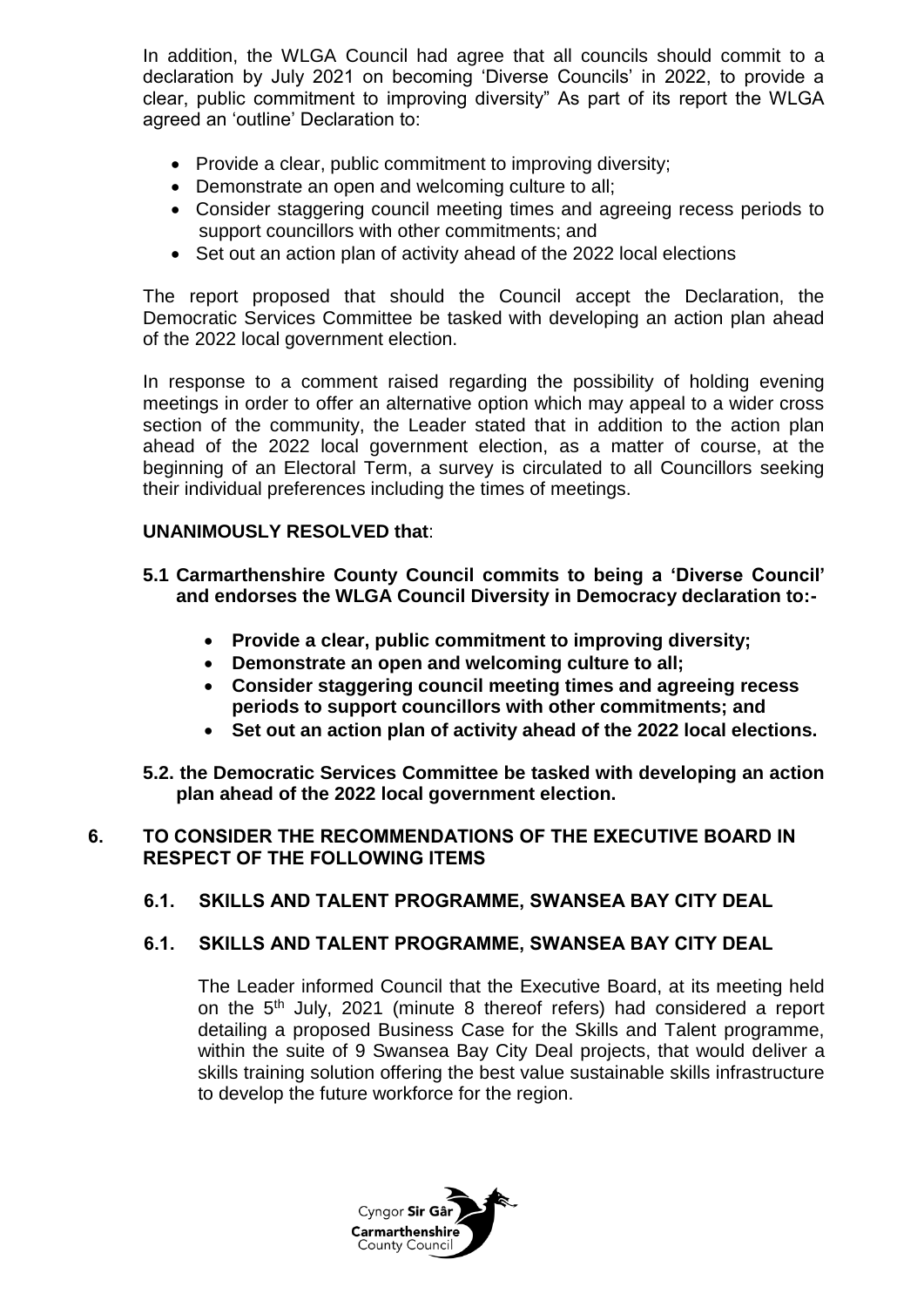It was reported that the development of a comprehensive and forwardthinking skills programme would be vital to the overall success of the City Deal Portfolio.

The City Deal funding would fund a programme team to develop a Skills Barometer for the region, the Barometer would identify the skills gaps that exist in the region and identify the new skills required to meet the existing and future needs of the 8 City Deal projects across the five key themes of Construction, Digital, Energy, Health and Wellbeing and Smart Manufacturing. The programme would be delivered across the four phases as detailed within the report.

Council noted that the overarching aim of the programme would be strengthen collaboration and increase investment that would significantly boost the quality and quantity of trained and skilled individuals through the intervention of the programme.

## **RESOLVED that the following recommendations of the Executive Board be adopted:-**

- **6.1.1 to approve the proposed Business Case for the Skills and Talent programme and its formal submission to the Portfolio Management Office in accordance with the City Deal Implementation Plan to secure City Deal funding approval;**
- **6.1.2 that delegated authority be granted to the Head of Regeneration, in conjunction with the Executive Board Member – Leader, to make any minor amendments to the business case as necessary to obtain approval at local, regional and national governance.**

## **6.2. SIGNATORY TO THE PLACEMAKING CHARTER**

The Deputy Leader informed Council that the Executive Board, at its meeting held on the 5<sup>th</sup> July, 2021 (minute 7 thereof refers) had considered a report which sought endorsement for the Council to become a signatory of the Placemaking Charter Wales.

The Deputy Leader presented the report which outlined the context and purpose of Placemaking, its role and status in national and local planning policy as well as the content of the Placemaking Wales Charter. The Charter had been developed by the Design Commission for Wales and the Welsh Government in collaboration with the Placemaking Wales Partnership, which was made up of stakeholders representing a wide range of interests and organisations working within the built and natural environment.

It reflected the collective and individual commitment of these organisations to support the development of high-quality places across Wales for the benefit of its communities. It included the six placemaking principles that those who signed-up would agree to promote as part of their support for placemaking.

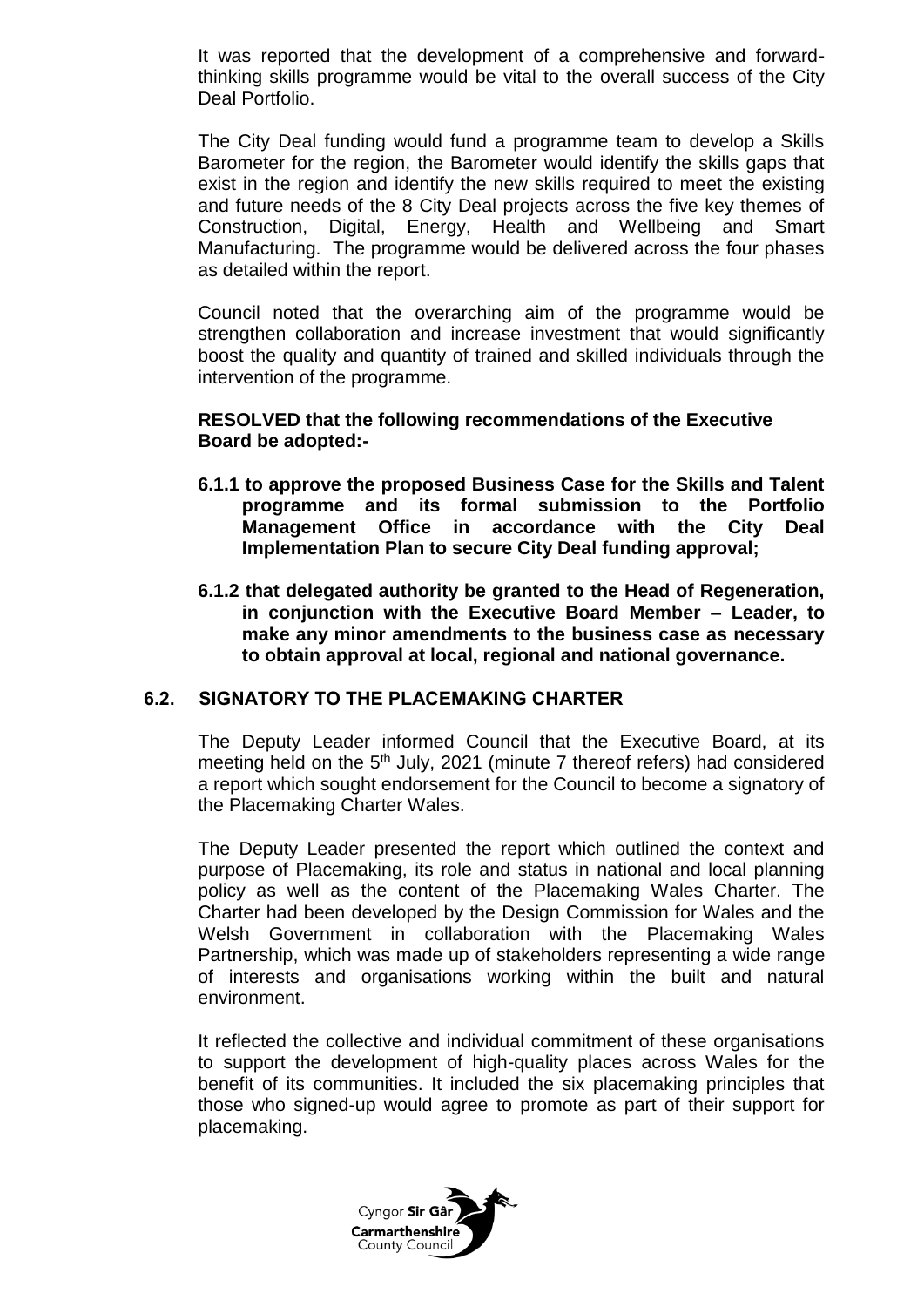**RESOLVED that the following recommendation of the Executive Board be adopted:-**

- **6.2.1 that the Placemaking Charter Wales be endorsed with Carmarthenshire County Council becoming a signatory.**
- **7. TO RECEIVE THE REPORT OF THE MEETING OF THE EXECUTIVE BOARD HELD ON THE:-**

#### **7.1. 1ST JUNE 2021**

**UNANIMOUSLY RESOLVED that the report of the meeting of the Executive Board held on the 1st June, 2021 be received.**

#### **7.2. 21ST JUNE 2021**

**UNANIMOUSLY RESOLVED that the report of the meeting of the Executive Board held on the 21st June, 2021 be received.**

#### **7.3. 5TH JULY 2021**

**UNANIMOUSLY RESOLVED that the report of the meeting of the Executive Board held on the 5th June, 2021 be received.**

## **8. PUBLIC QUESTIONS (NONE RECEIVED).**

The Chair advised that no public questions had been received.

#### **9. QUESTIONS BY MEMBERS:-**

#### **9.1. QUESTION BY COUNCILLOR EDWARD THOMAS TO COUNCILLOR HAZEL EVANS, EXECUTIVE BOARD MEMBER FOR ENVIRONMENT**

"On the 25th June, we received the very welcome confirmation that the Llandeilo By Pass was still part of Welsh Government Plans to ease the very significant traffic congestion and air pollution problems in the town.

The majority of people in Llandeilo were glad to hear this announcement which confirmed the previous budget commitment to build the bypass.

Will the Executive Board Member agree that this is welcome news and will the Executive Board Member also commit the County Council to continuing to work with Welsh Government to deliver the bypass and to also support the introduction of supplementary measures within the town centre to improve air quality and address the dangers to pedestrians of very narrow footways, reviewing parking restrictions to support local businesses and improvements to the streetscape, following completion of the bypass."

#### **Response by Councillor Hazel Evans – Executive Board Member for Environment:-**

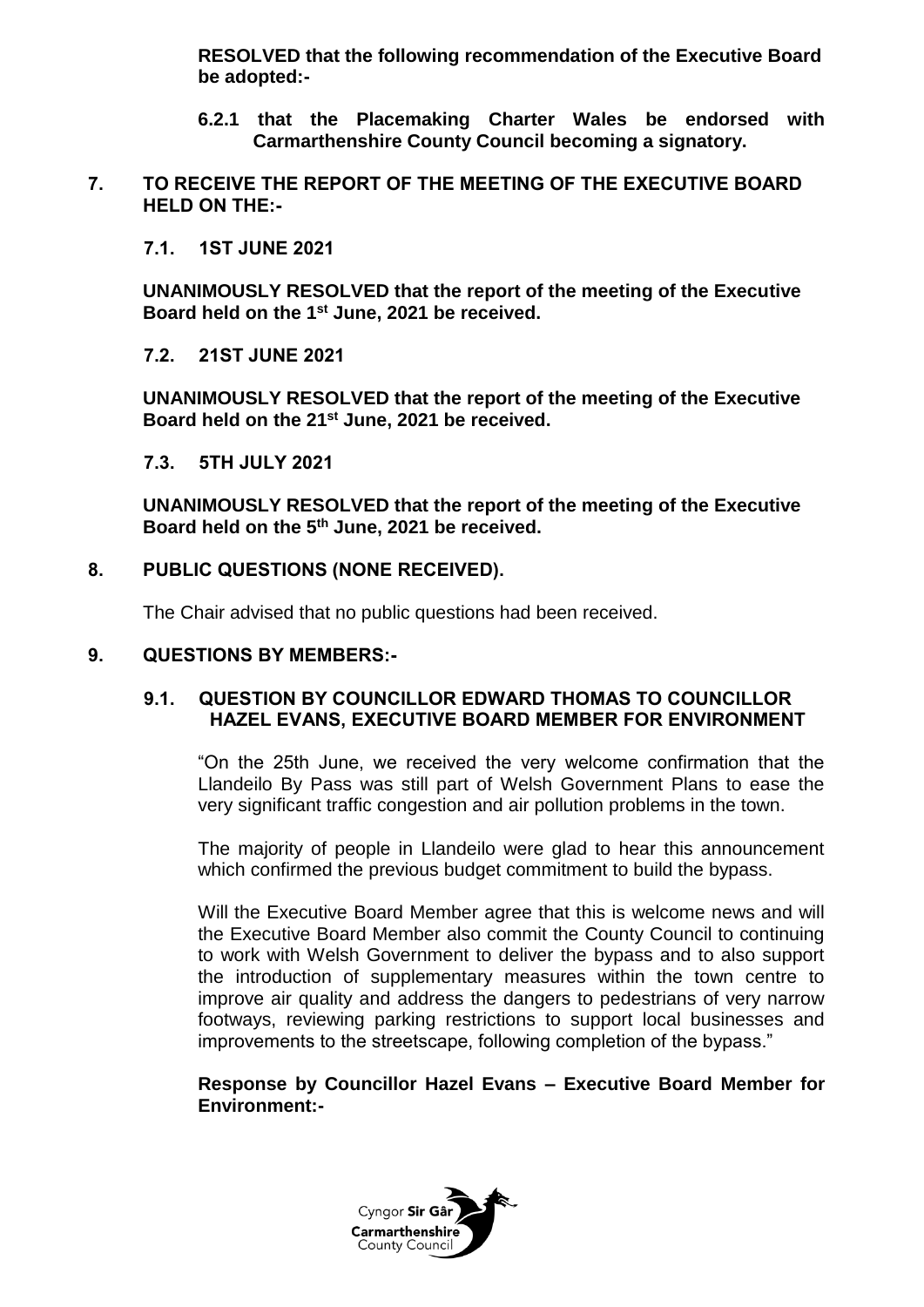Thank you for your question Councillor Thomas. I think the announcement by the Deputy Minister that the Llandeilo bypass is not part of the Welsh Government road review is excellent news and very welcome. The Welsh Government made an agreement with the Plaid Cymru as part of a budget agreement in 2016 for £50m to be earmarked for the Llandeilo bypass.

The case for the bypass as the most appropriate option for relieving the pollution, congestion and danger to pedestrians caused by the strategic traffic movement through the Town is very clear. We as an authority responded to the consultation and made very strong reasons why the bypass is the only long-term option. We know that the road running through the centre of Llandeilo is the trunk road from Swansea to Manchester which carries a huge amount of very large vehicles which adds to the danger for pedestrians.

In 2013, when there was gas pipe work in Llandeilo traffic were diverted to the narrow roads which increased the pollution levels in some streets by as much as 220% but it also makes it more dangerous to walk around the Town.

Further appraisal work is underway, consultation was due to have been held last April but had to be cancelled due to COVID-19, let's hope that when restrictions are eased this will again take place.

The County Council will commit to working in partnership with Welsh Government to deliver the bypass, and will also commit to working on supplementary works which would not be possible without the bypass such as, widening footways improving the public realm and other measures to support local businesses.

I will arrange for a further letter to be drafted to Welsh Government on behalf of the Council confirming this.

## **There were no supplementary questions.**

#### **10. TO APPROVE THE FOLLOWING CHANGES TO MEMBERSHIP OF COMMITTEES:-**

In accordance with Corporate Procedure Rule CPR 2(2)(n) the following nominations had been received from the Labour Group and it was:

- **10.1 UNANIMOUSLY RESOLVED that the nomination of Councillor Bill Thomas to replace Councillor Amanda Fox as one of the Labour Group's representatives on the Social Care and Health Scrutiny Committee be approved.**
- **10.2 UNANIMOUSLY RESOLVED that the nomination of Councillor Rob James to replace Councillor Bill Thomas as one of the Labour Group's representatives on the Education and Children Scrutiny Committee be approved.**